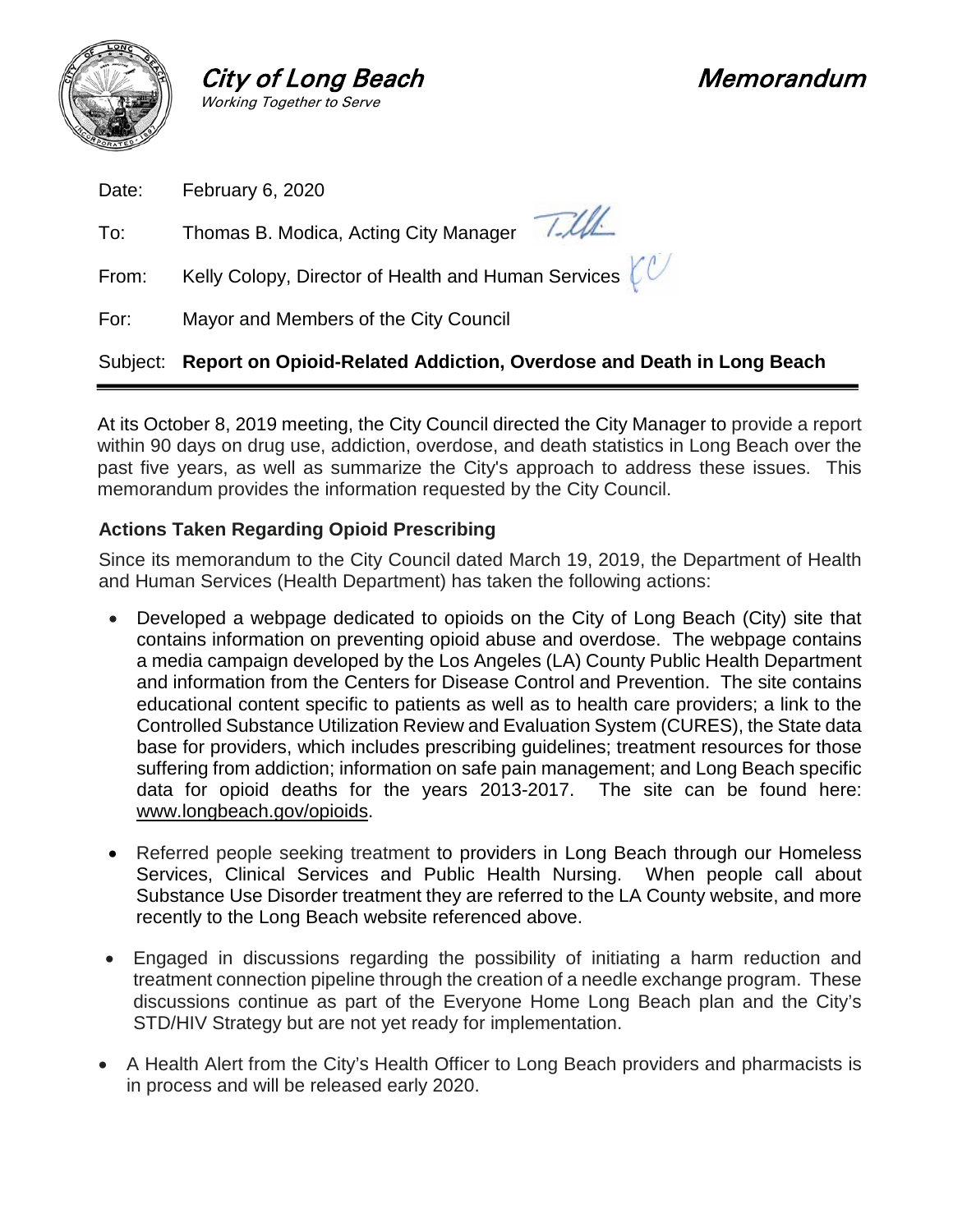### **Update on SB 482 and the State's Implementation of the Controlled Substance Utilization Review and Evaluation System**

• The California Department of Justice (DOJ) operates the Controlled Substance Utilization Review and Evaluation System (CURES), California's prescription drug monitoring database. It allows providers to see whether a patient has other prescriptions for certain drugs. Effective October 2, 2018, health care practitioners authorized to prescribe, order, administer, or furnish a controlled substance were mandated to consult CURES prior to prescribing Schedule II, III or IV controlled substances to a patient for the first time and at least once every four months thereafter, if that substance remains part of the patient's treatment.

### **Comprehensive Data on Opioid Addiction and Overdose, as well as calls for service, and deaths related to any form of illegal, prescription, or synthetic opioids**

• Long Beach Police Department (LBPD) data were requested for the number of arrests made for violations to California Health and Safety Codes 11377HS and 11350HS with district breakdown of such arrests. Breakdown by district was not possible, however booking charges for years 2017-2019 were analyzed. In the most recent year, 2019, 953 arrests were made for simple possession of methamphetamine/ ecstasy/Gammahydroxybutyric acid, down from a high of 1,191 in 2017; 142 arrests were made for simple possession of heroin/Cocaine, down from a high of 270 in 2017.

| <b>Booking Charge</b>                                   | 2017  | 2018 | 2019 | <b>Total</b> |
|---------------------------------------------------------|-------|------|------|--------------|
|                                                         |       |      |      |              |
| 11377(A)HS - Simple Possession:                         |       |      |      |              |
| Methamphetamine/Ecstacy/Gamma-hydroxybutyric acid (GHB) | 1.191 | 951  | 953  | 3,095        |
|                                                         |       |      |      |              |
| 11350(A)HS - Simple Possession: Heroin/Cocaine          | 270   | 186  | 142  | 598          |

#### **Booking Charges by Year for 11377HS & 11350HS**

Notes

1. Booking Counts include primary and additional charge information for 11377HS and 11350HS.

2. The data contained within this summary is derived from databases that are continuously updated. This report represents a particular point in time and may not reflect current numbers.

Source: RMS Arrests - Narcotics.rpt; Long Beach Police Department ( Jan. 1, 2017 - Dec. 31, 2019)

In 2014, simple drug possession was reduced to a misdemeanor. Since this change, the LBPD has experienced a decline in drug possession arrests.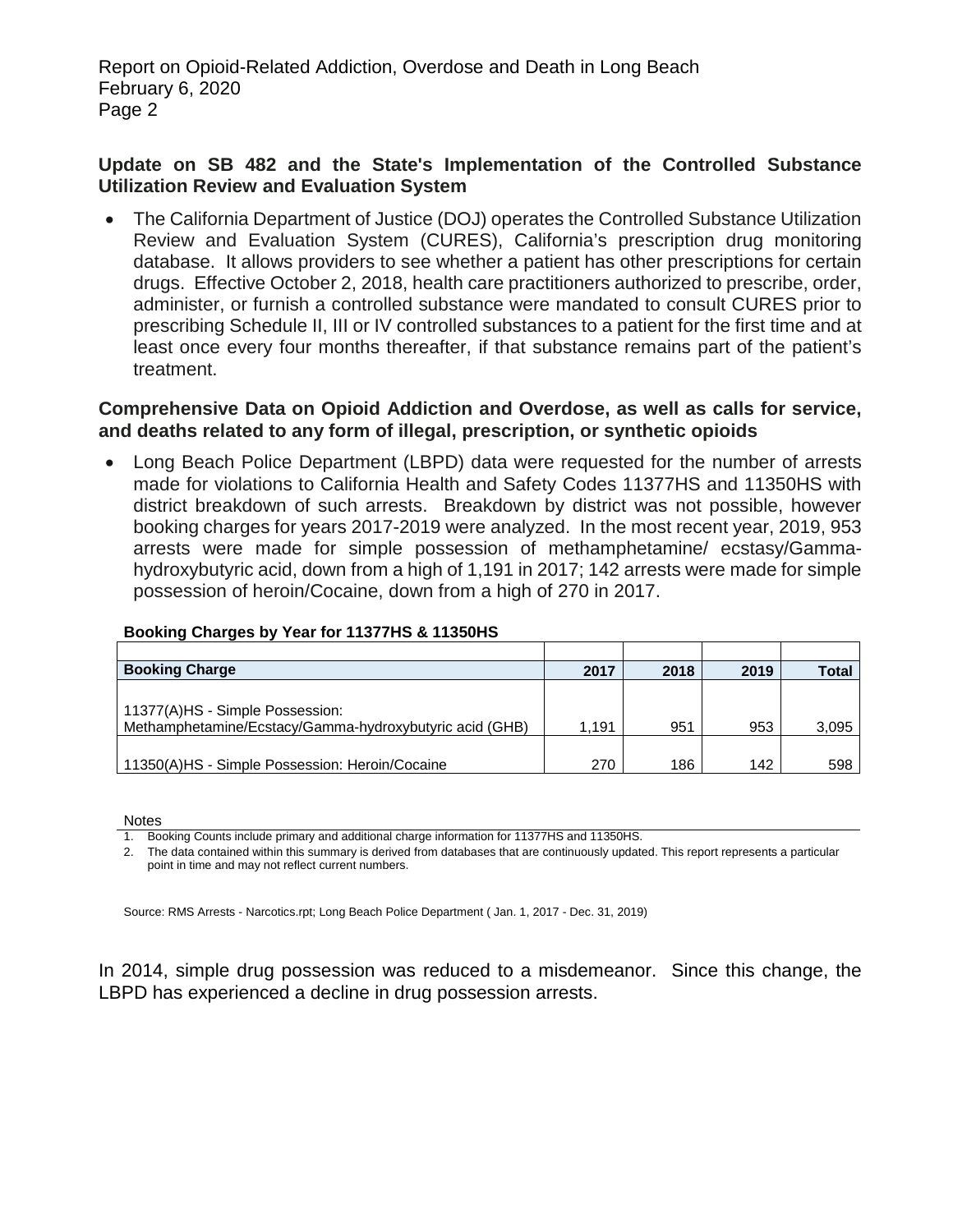

• The Long Beach Fire Department reports a total of 406 overdose incidents involving suspected drug use in Long Beach in the 18 months from June 2018 through November 2019. During this period, Narcan was administered during 335 overdose incidents.

Beginning July 2019, the Fire Department was able to separate data for opioid overdoses from other drugs – 187 overdoses occurred during the five-month period July through November 2019. Heroin comprised 46 of the overdoses, and an additional 30 people overdosed on other opioids, for a combined total of 76 opioid overdoses, or 40 percent of the 187 total overdoses. Amphetamines comprised 60 of the 187, or 32 percent, for the same five-month period.

• The Health Department analyzed substance use related deaths in Long Beach<sup>[1](#page-2-0)</sup> for the five-year period, from 2014-2018. During that time, 286 substance related deaths occurred in the city. Of these, 178 were listed as having home addresses in Long Beach. Death data were analyzed by omitting those whose home addresses fell outside of the city, and those with no address listed. Missing data on addresses prevents the Health Department from identifying those who may have been experiencing homelessness at the time of death. Death certificates listing alcohol as the primary cause of death were omitted as well.

The remaining group consists of 163 Long Beach residents who died a substance-related death in Long Beach; 137 deaths involved opioids and/or amphetamines.

<span id="page-2-0"></span> <sup>1</sup> California Department of Public Health. (2018) Vital Records Business Intelligence System (VRBIS) [Data File and Code Book].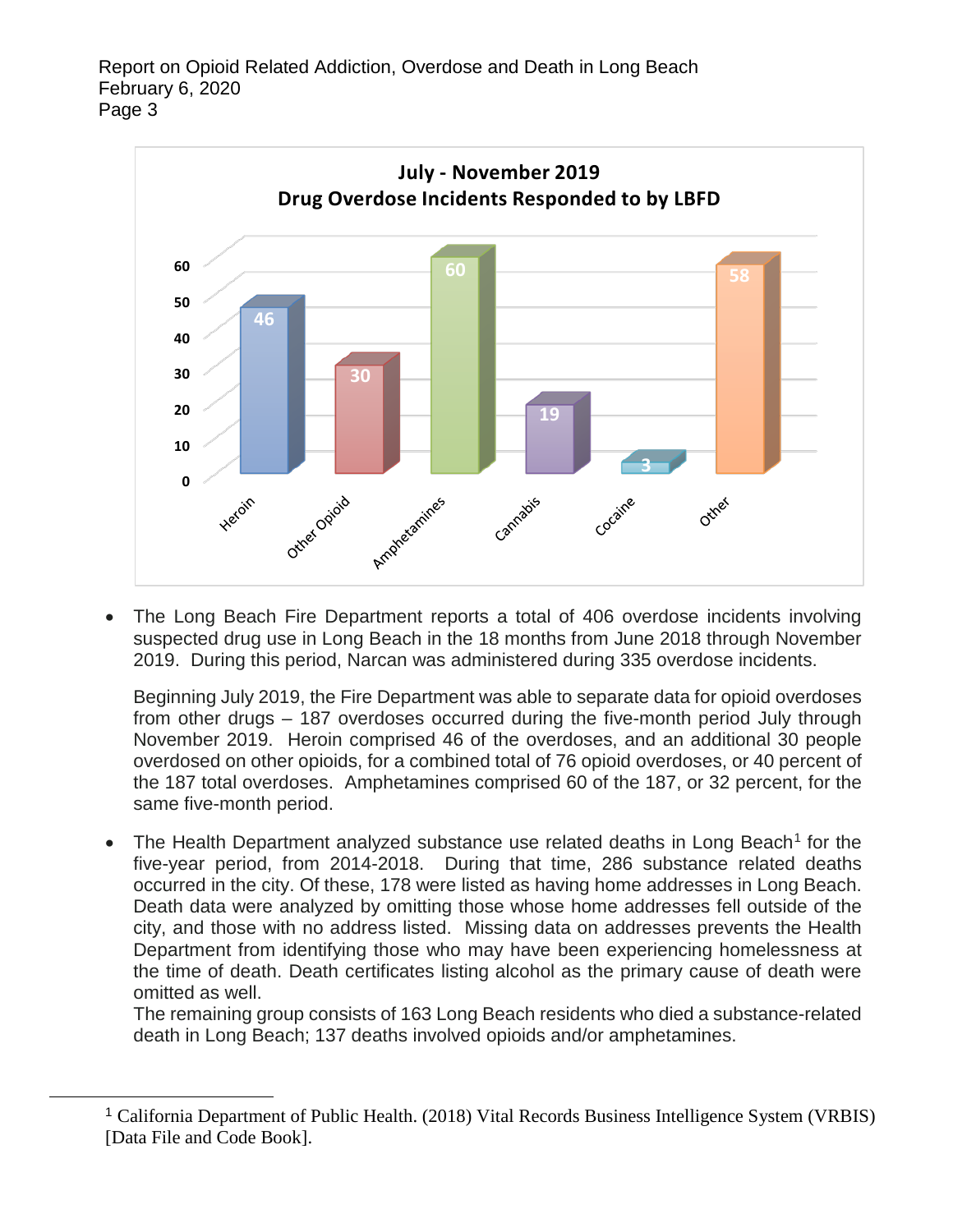Opioids as the leading cause of death accounted for 75 deaths during the five-year period. Amphetamines as the leading cause accounted 62 deaths during the five-year period. Deaths for both opioids and amphetamines had a small decline in 2017, then experienced larger increases in 2018. The increase was steeper for amphetamines.



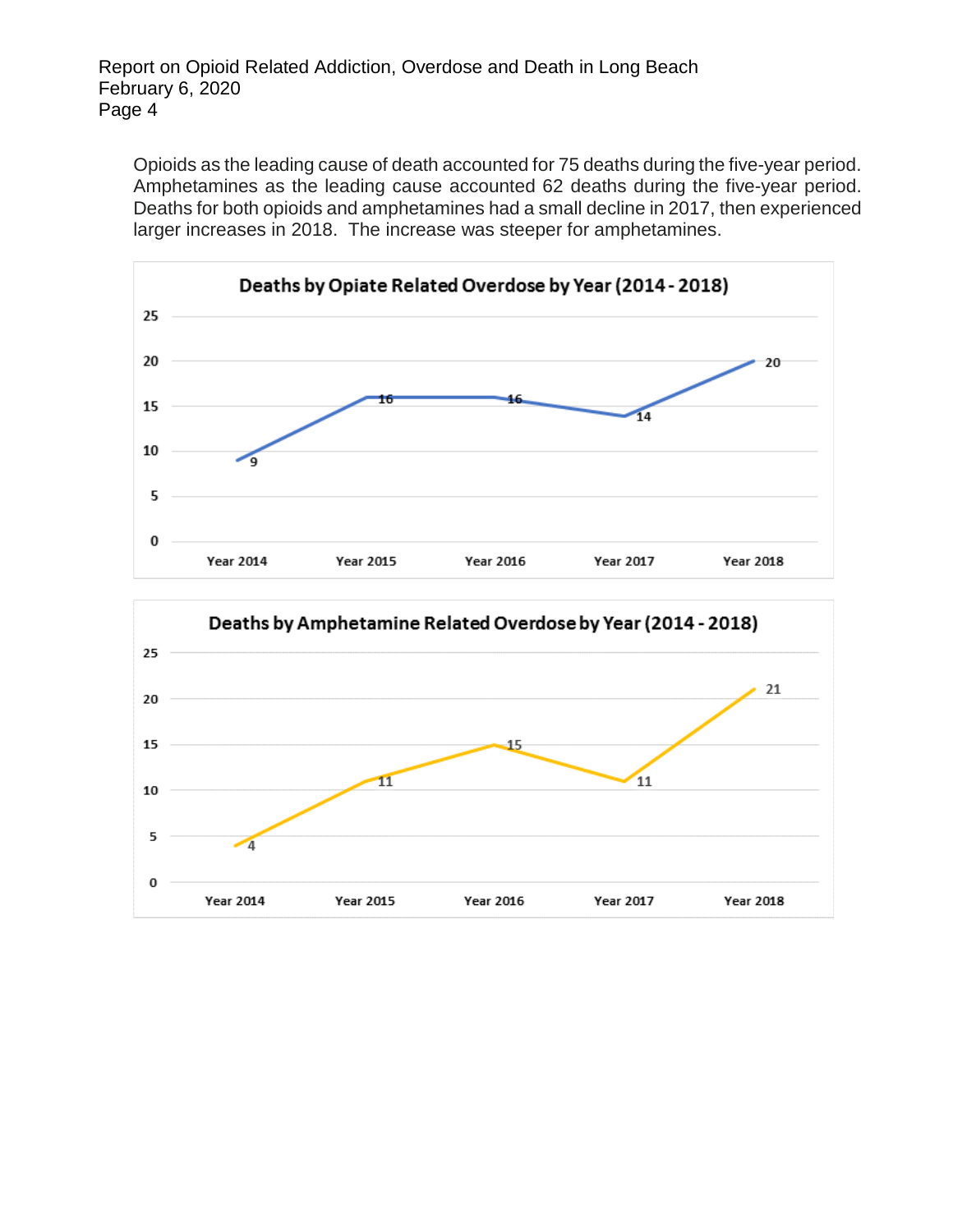Whites overdosed on opioids at a much higher rate than other groups. Whites also overdosed on amphetamines at a higher rate than other groups.

| <b>Average Overdose by Race, Opiates Only</b>                     |         |              |        |                 |  |  |  |
|-------------------------------------------------------------------|---------|--------------|--------|-----------------|--|--|--|
| Race                                                              | White   | <b>Black</b> | Asian  | <b>Hispanic</b> |  |  |  |
| Population                                                        | 213,066 | 62,603       | 59,496 | 188,412         |  |  |  |
| Percent Pop.                                                      | 46.1%   | 13.5%        | 12.9%  | 40.8%           |  |  |  |
| <b>Actual Deaths</b>                                              | 61      | 3            |        |                 |  |  |  |
| <b>Average Annual Opiate Overdose</b><br>(Per 100,000 Population) | 5.7     | .96          |        | .85             |  |  |  |



| Average Overdose by Race, Amphetamines Only                            |         |              |        |                 |  |  |  |
|------------------------------------------------------------------------|---------|--------------|--------|-----------------|--|--|--|
| Race                                                                   | White   | <b>Black</b> | Asian  | <b>Hispanic</b> |  |  |  |
| Population                                                             | 213,066 | 62,603       | 59,496 | 188,412         |  |  |  |
| Percent Pop.                                                           | 46.1%   | 13.5%        | 12.9%  | 40.8%           |  |  |  |
| <b>Actual Deaths</b>                                                   | 40      | 9            |        |                 |  |  |  |
| <b>Average Annual Amphetamine</b><br>Overdose (Per 100,000 Population) | 3.8     | 2.9          | 1.7    | .74             |  |  |  |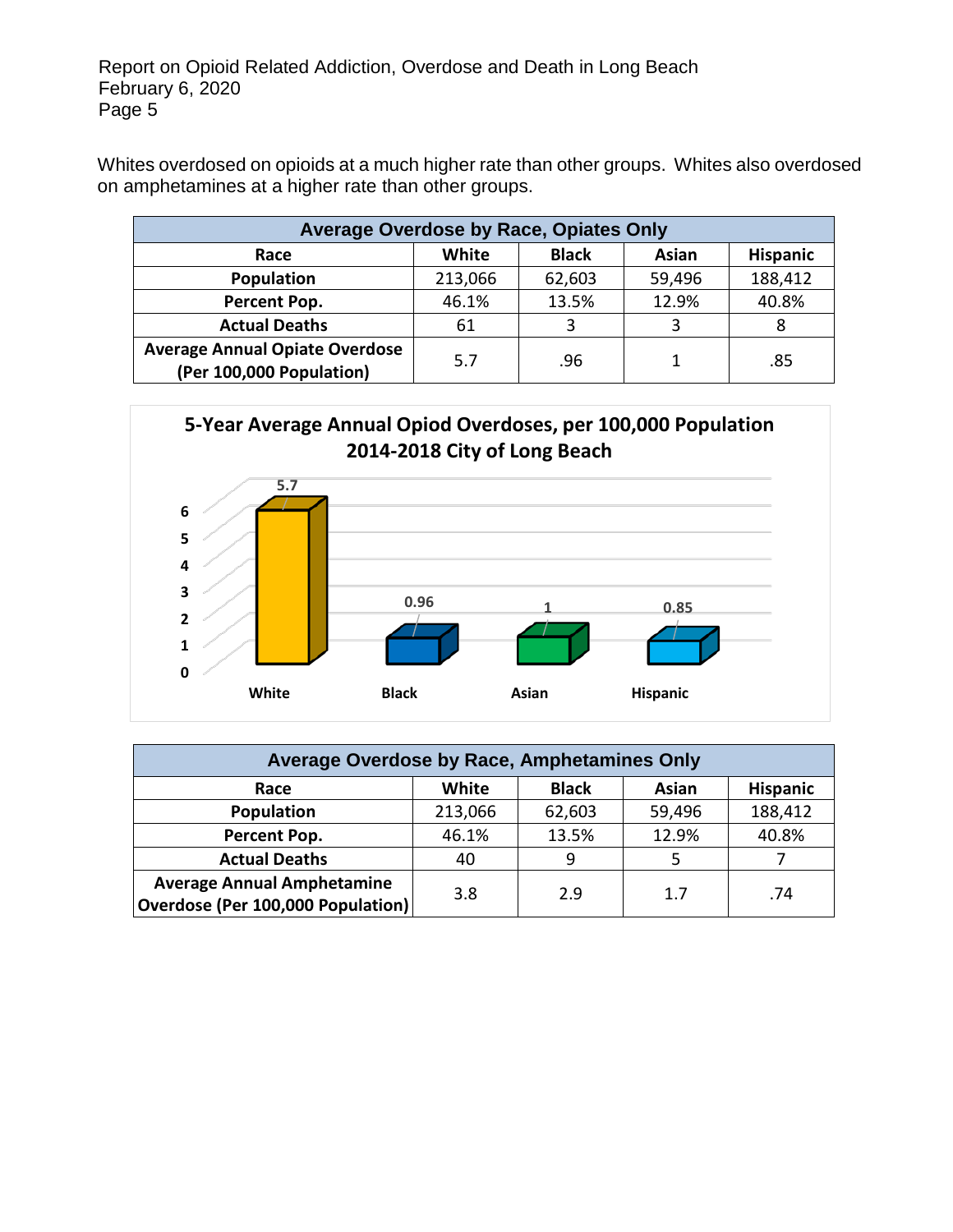

Overdoses are highest in the 46-60 age group for both opioids and amphetamines.

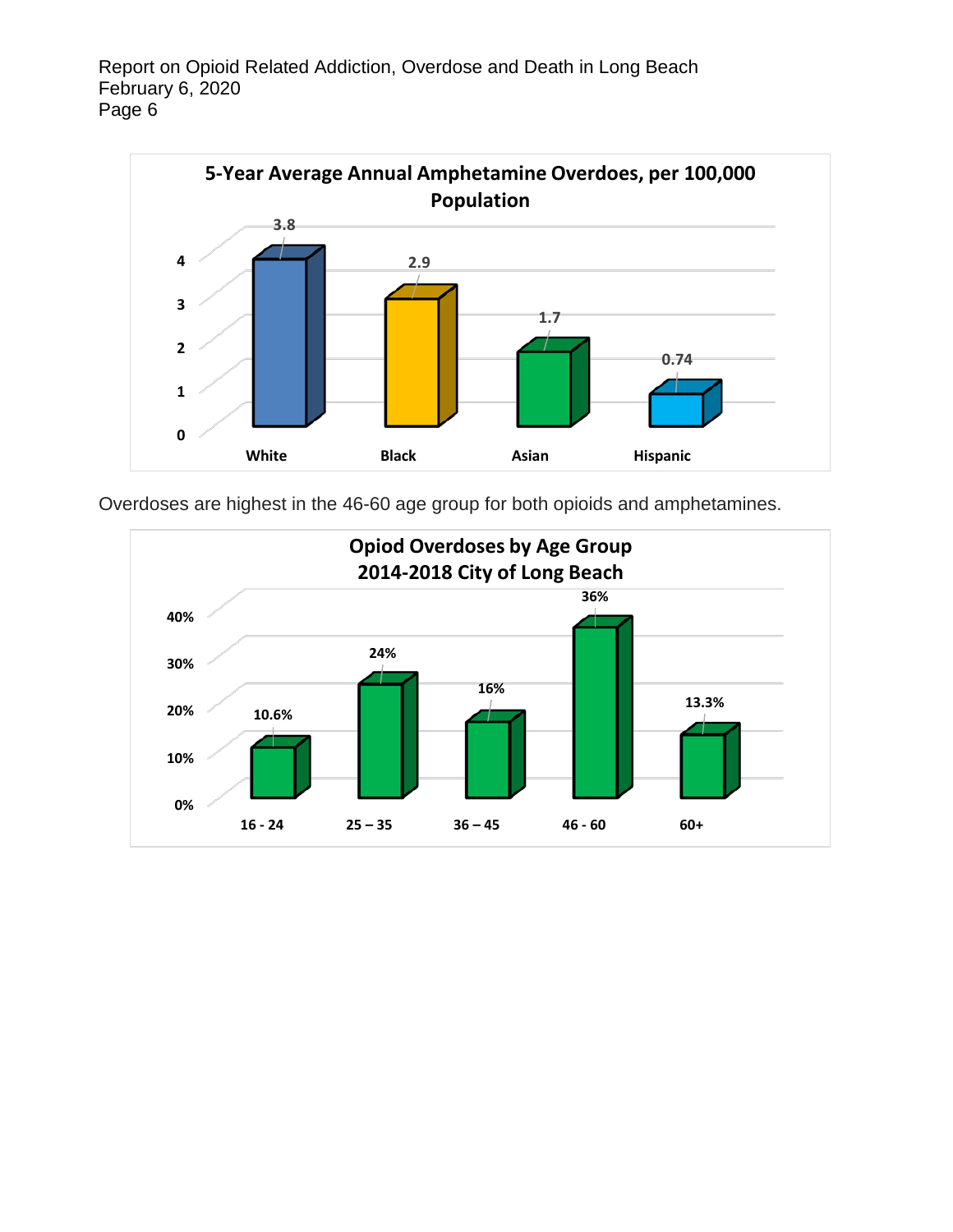

## **Grant Opportunities Available for Opioid Education and Abuse Prevention**

The Health Department conducted a broad search of public and private funding opportunities that address opioid prevention and education. The analysis reveals limited eligibility of funds across all sectors for city governments.

Federal agencies including the Substance Abuse and Mental Health Services Administration (SAMHSA) and the Center for Disease Control and Prevention (CDC) pass funds through to the fifty states and five territories for grants administration. In 2018, only 23 percent of federal funds from SAMHSA and CDC were designated for opioid prevention and education.<sup>2</sup> The State of California focuses its resources on rural counties with high rates of opioid overdose deaths.[3](#page-6-1) In 2017, Modoc, Humboldt, and Mendocino counties had 23.6, 21.0, and 19.3 opioid overdose deaths per 100,000, respectively. These rates are significantly higher compared to LA County's opioid overdose death rate ([4](#page-6-2).2 per 100,000).<sup>4</sup> As a result, no current grant opportunities exist at the local level. Though LA County Department of Public Health Substance Abuse Prevention and Control (SAPC) recently released a Master Agreement for as-needed substance use prevention services, city agencies are not eligible to apply.

Several funding opportunities are currently available directly through federal agencies to support families and opioid recovery. Unfortunately, city agencies are not eligible to apply. The Health Department meets eligibility requirements for a funding opportunity through the U.S. Department of Health and Human Services to prevent opioid abuse among older adults<sup>[5](#page-6-3)</sup>; however, it is extremely competitive with only three expected awards across the nation.

 $\overline{a}$ 

<span id="page-6-0"></span><sup>&</sup>lt;sup>2</sup> Tracking Federal Funding to Combat the Opioid Crisis. Bipartisan Policy Center[, https://bipartisanpolicy.org/wp](https://bipartisanpolicy.org/wp-content/uploads/2019/03/Tracking-Federal-Funding-to-Combat-the-Opioid-Crisis.pdf)[content/uploads/2019/03/Tracking-Federal-Funding-to-Combat-the-Opioid-Crisis.pdf.](https://bipartisanpolicy.org/wp-content/uploads/2019/03/Tracking-Federal-Funding-to-Combat-the-Opioid-Crisis.pdf) March 2019

<span id="page-6-1"></span><sup>&</sup>lt;sup>3</sup> Approach to the Opioid Crisis. Department of Health Care Services, April 2019.

<span id="page-6-2"></span><sup>4</sup> Los Angeles County Opioid Death Statistics. [https://www.livestories.com/statistics/california/los-angeles-county-opioids-deaths](https://www.livestories.com/statistics/california/los-angeles-county-opioids-deaths-mortality)[mortality](https://www.livestories.com/statistics/california/los-angeles-county-opioids-deaths-mortality)

<span id="page-6-3"></span><sup>5</sup> Improving Management of Opioids and Opioid Use Disorder in Older Adults. February 20, 2020 deadline.